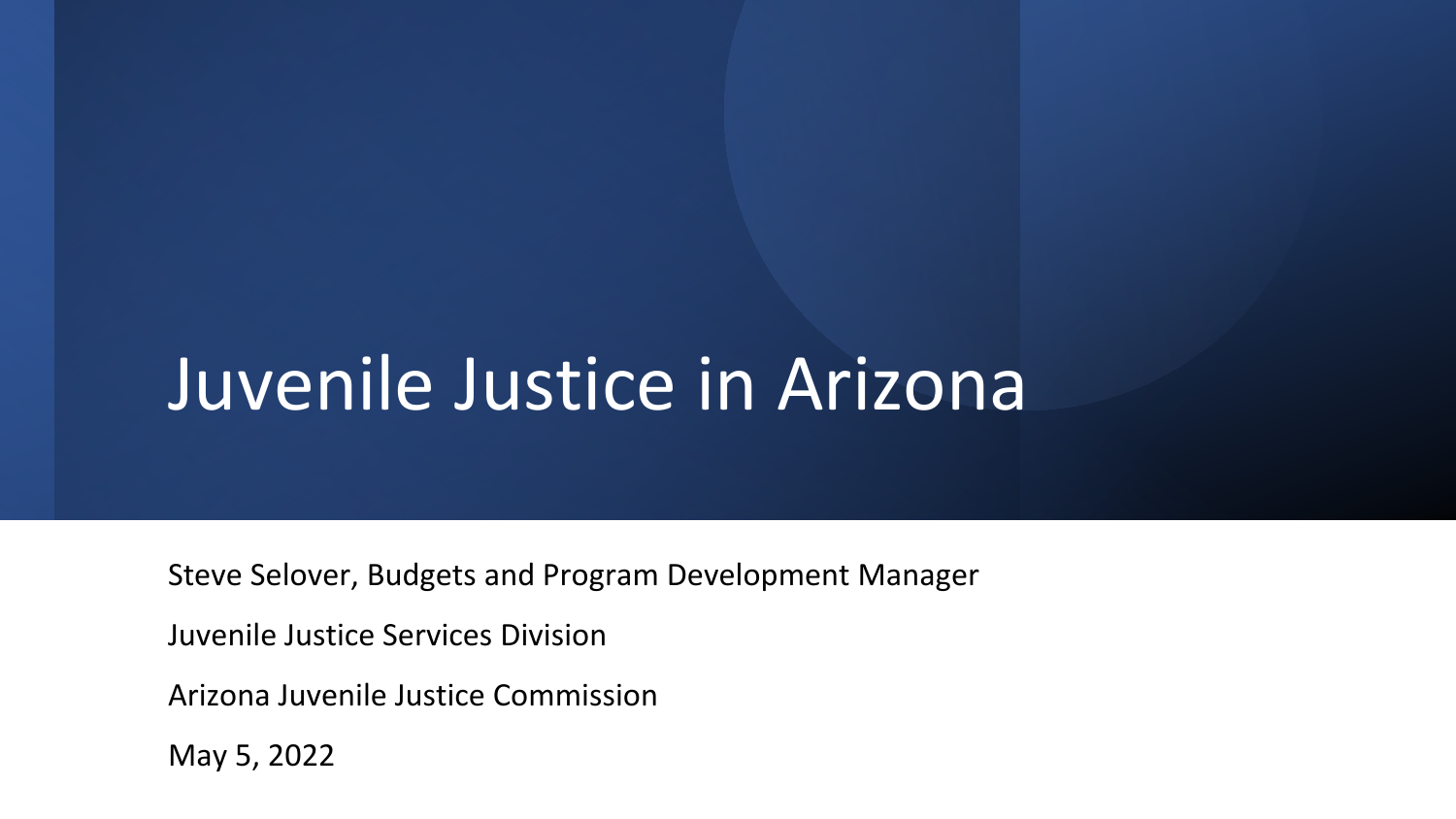# **Arizona Strategic Agenda for the Court**

<https://www.azcourts.gov/AZ-Courts/Strategic-Agenda>

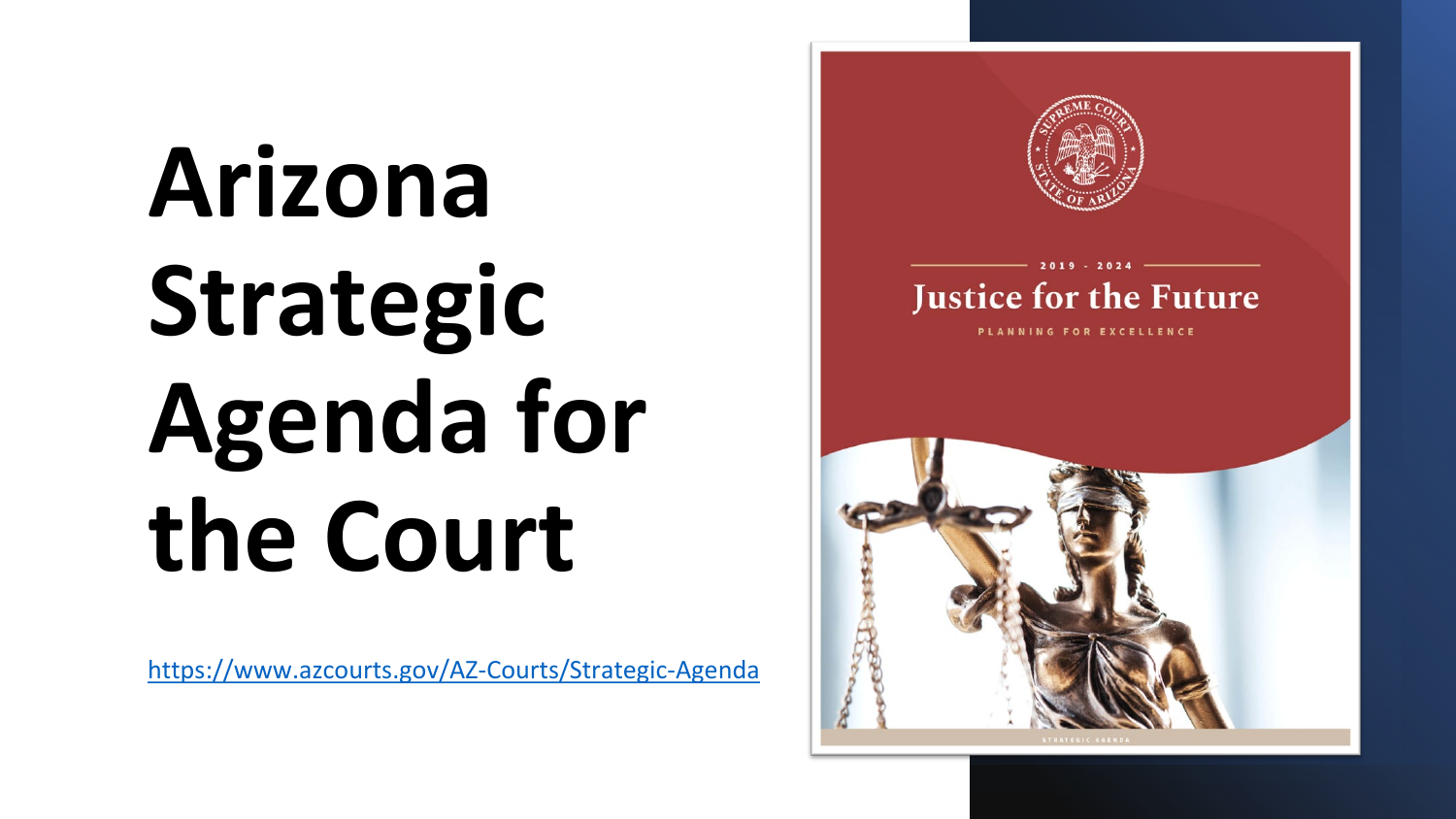#### **Goal #2 Protecting Children, Families and Communities**

- Develop and utilize evidence-based practices for appropriate use of detention
- Expand mental health and substance abuse services for justice involved youth
- Improve the JJ system by updating rules, process and procedures, in addition to programming
- Improve community collaboration and restorative justice efforts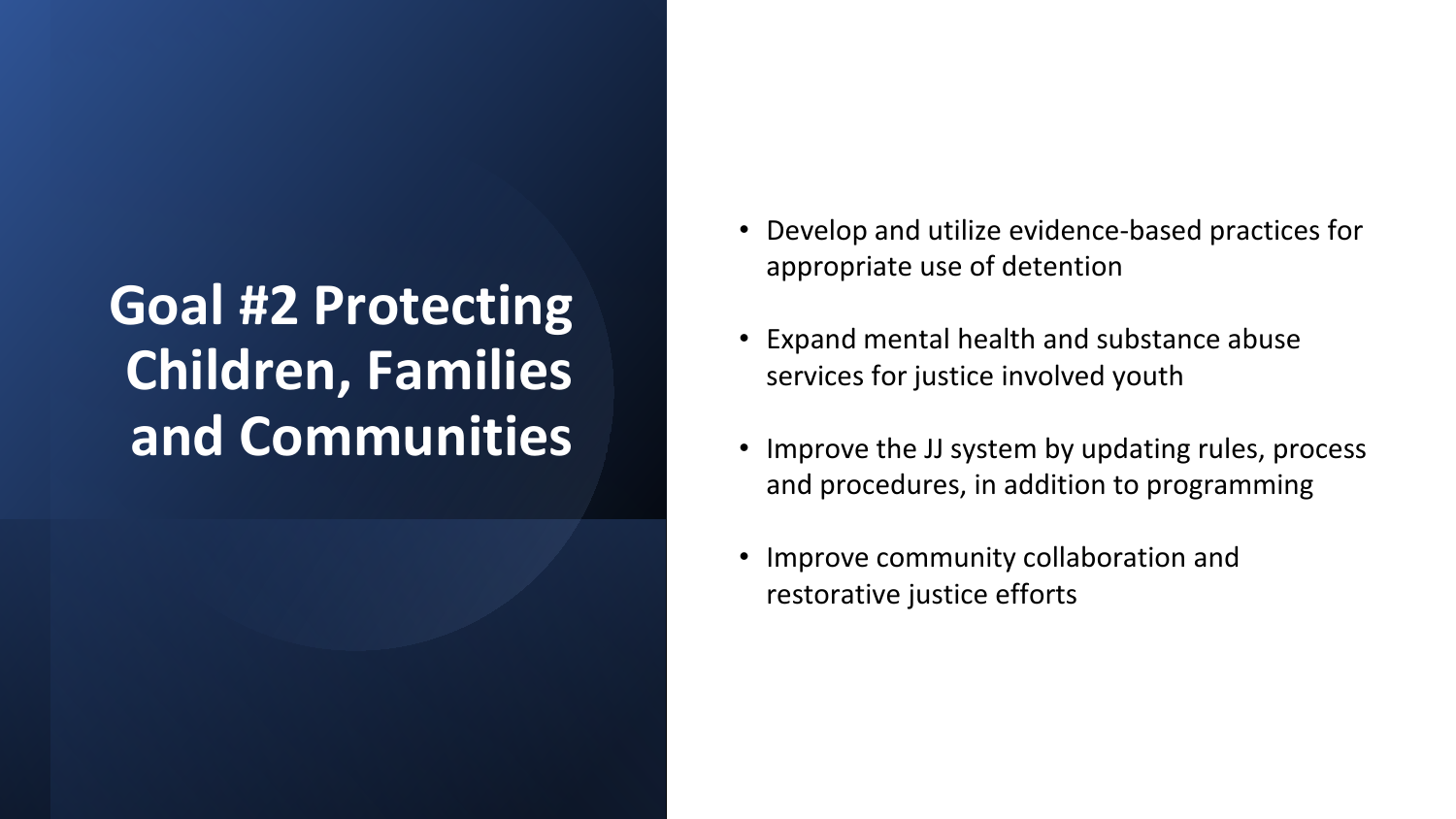#### **Juvenile Justice System Improvement**

- Data-driven decision making creates an environment for evidence-based practices
- Trauma-informed practices embedded in juvenile courts, probation and treatment services
- Continuous efforts to achieve a fair & equitable juvenile justice system free of disparity and prejudice
- Initiatives drive culture that maintains sustainability

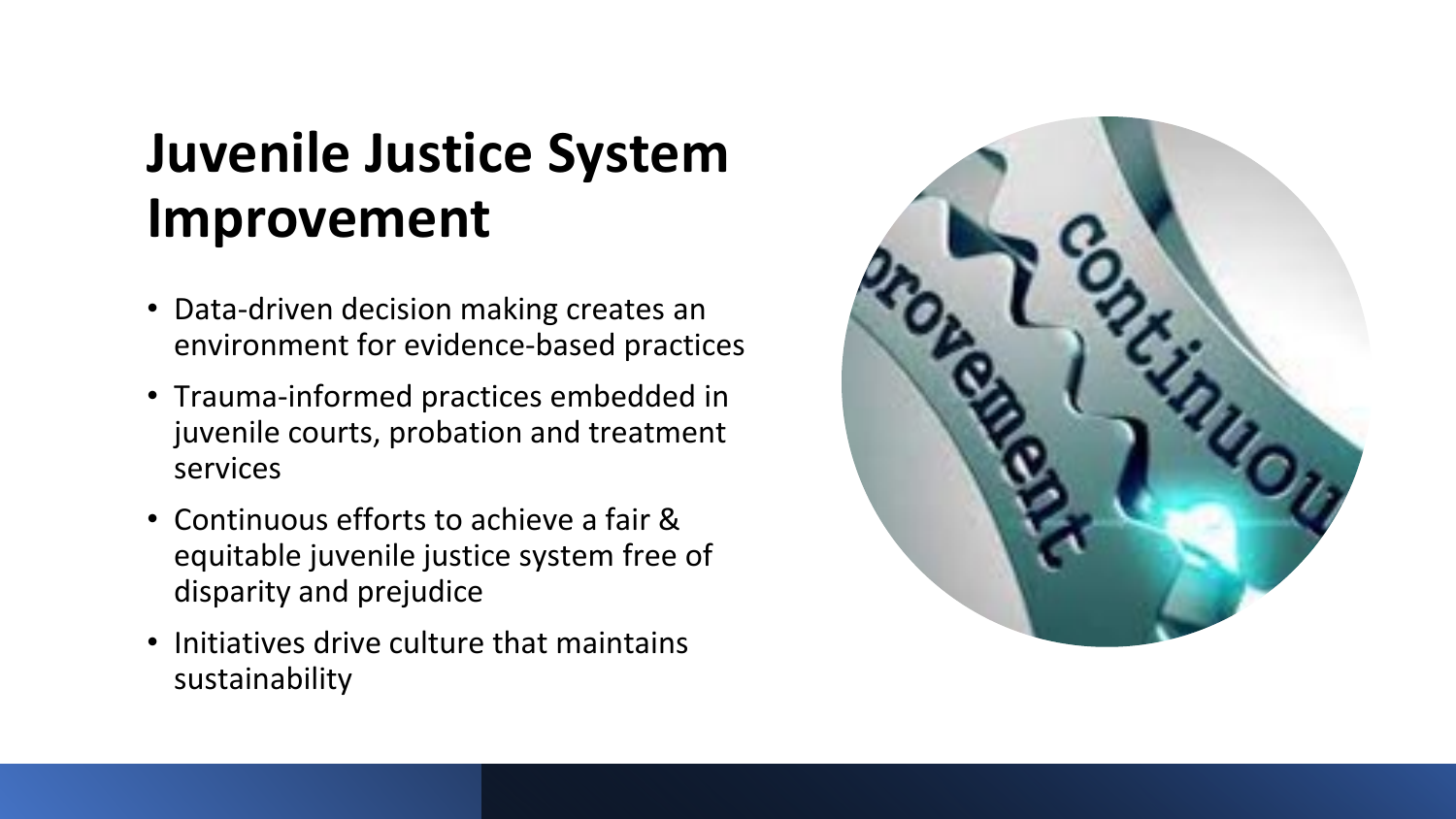#### RISK - NEED - RESPONSIVITY PRINCIPLES To reduce recidivism, research reveals justice-involved individuals should be assessed to...



Identify their risk to reoffend

Identify criminogenic needs (risk factors)

Determine the most effective mode of intervention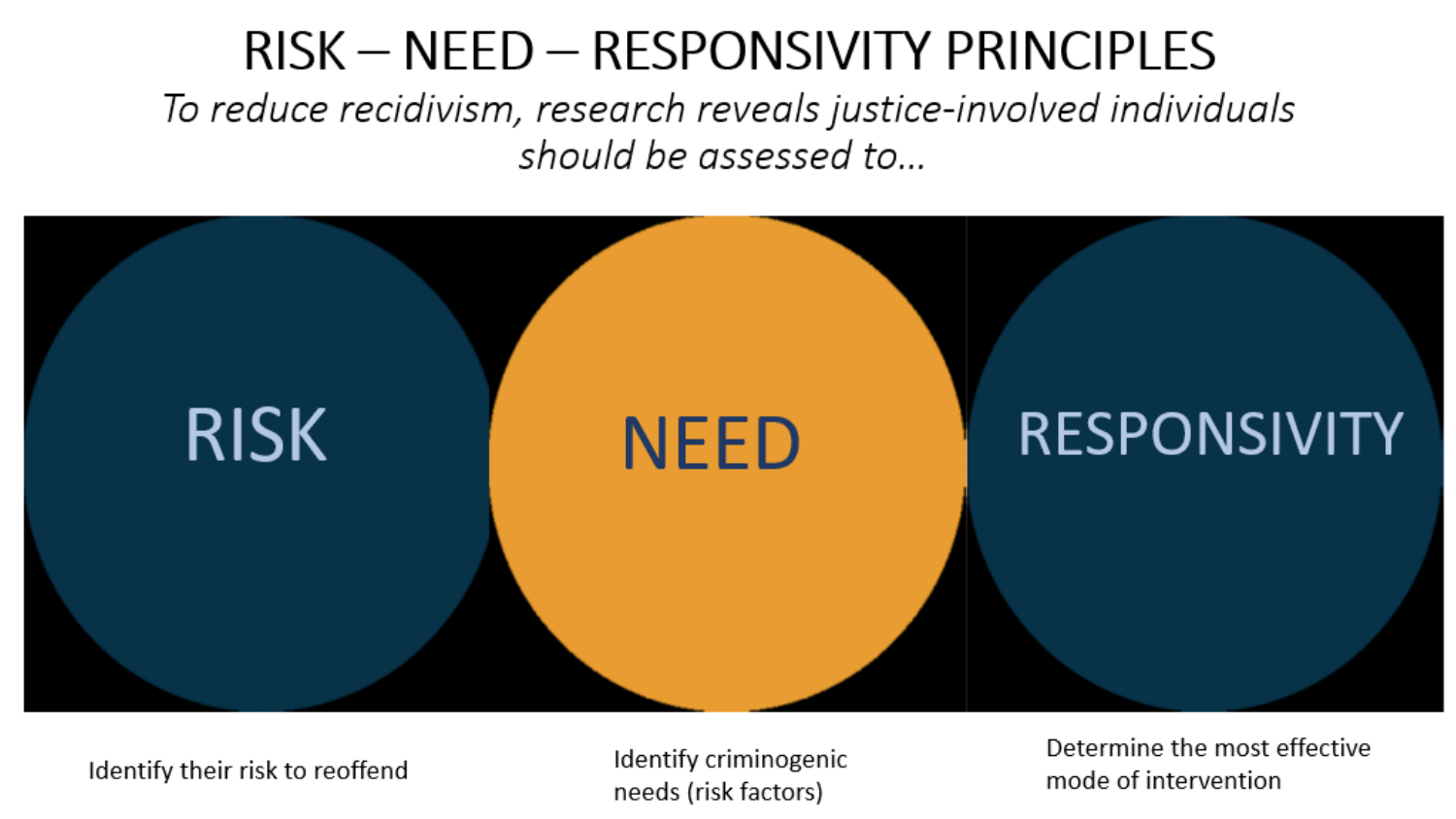#### **National and State Partners**

- Center for Juvenile Justice Reform, Georgetown University's McCourt School of Public Policy
- University of Cincinnati Corrections Institute
- Burns Institute
- One in 37 Research, Inc.
- Annie E. Casey Foundation
- National Center for State Courts
- Kids at Hope
- McCain Institute

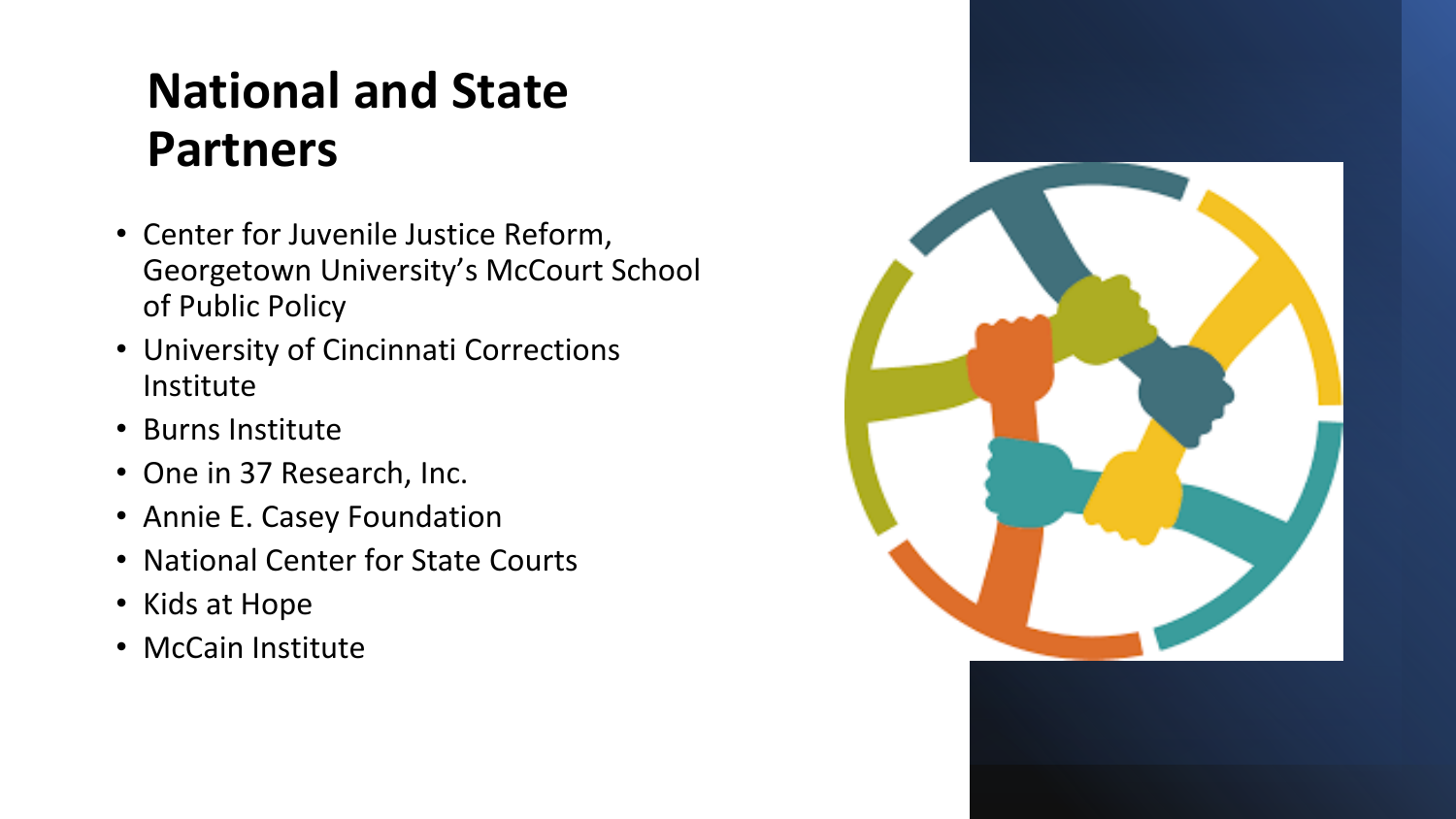#### **Statewide Juvenile Justice Initiatives**

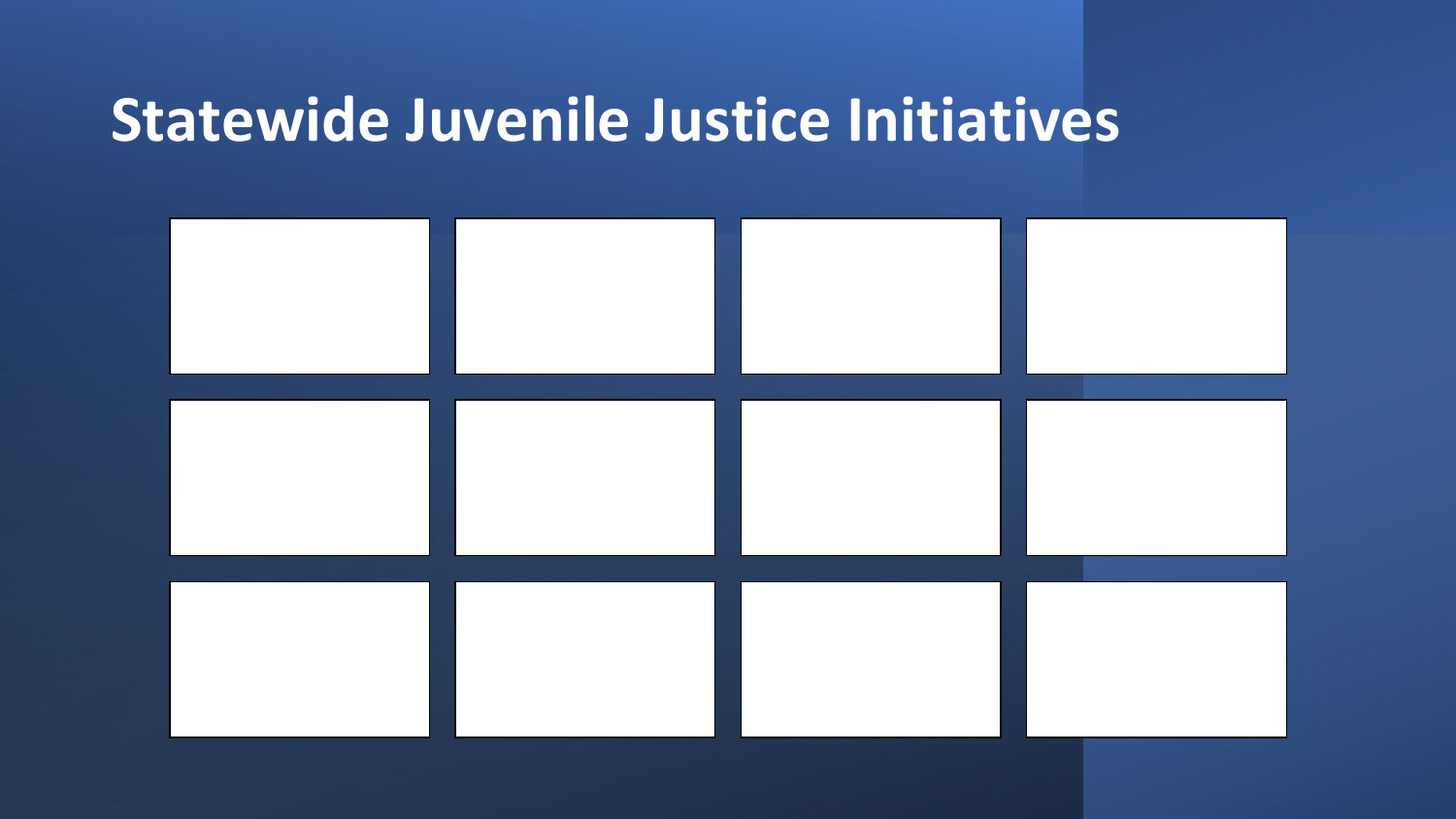## **COUNTY EFFORTS**

- **Apache –** The Loft and The Lodge community teen centers
- **Cochise –** Sex Trafficking<br>Specialists Manual
- **Coconino** Hope Assessment Center
- **Gila**  Teen Center & school district collaboration to reduce referrals
- **La Paz-Strategy for**<br>Reviewing the Juvenile Referrals with the county attorney
- **Maricopa –** STRENGTH Court for juvenile sex trafficked victims
- **Mohave –**Juvenile Health and Wellness Court
- **Navajo –**The HUB (Hope, Unity, Belief) combining school, life skills programming, and a Teen **Center**
- **Pima** Clinical staff trained in EMDR
- **Pinal** Reduced number in detention and out of home care
- **Yavapai –** Youth Advisory Program (mentoring)
- **Yuma -** Fentanyl Awareness Programming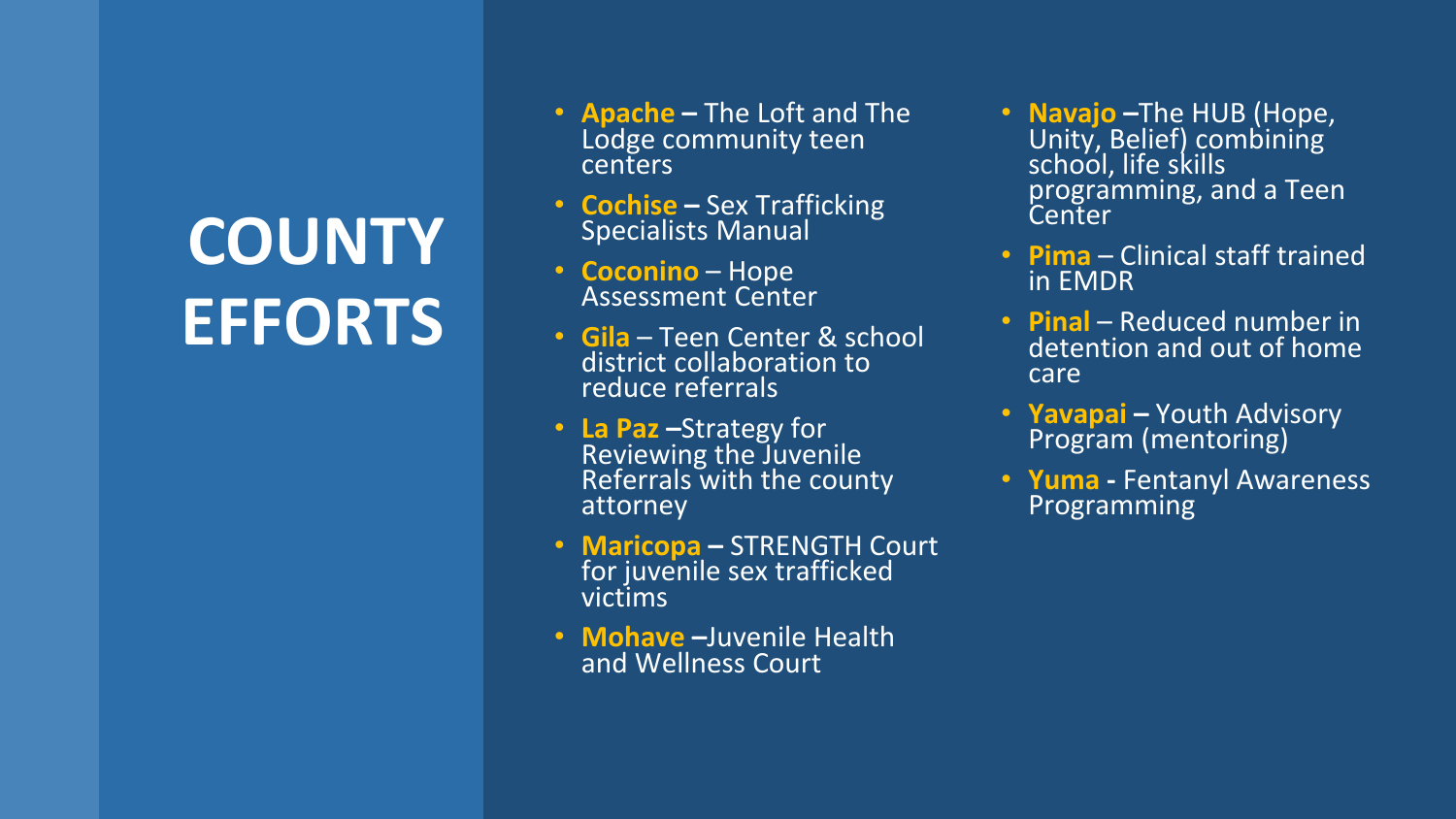

#### **Sustaining System Improvement Initiatives**

- Arizona Code of Judicial Administration (ACJA)
- Detention Standards
- Arizona Rules of Procedure for Juvenile Court
- Statutes
- Local policy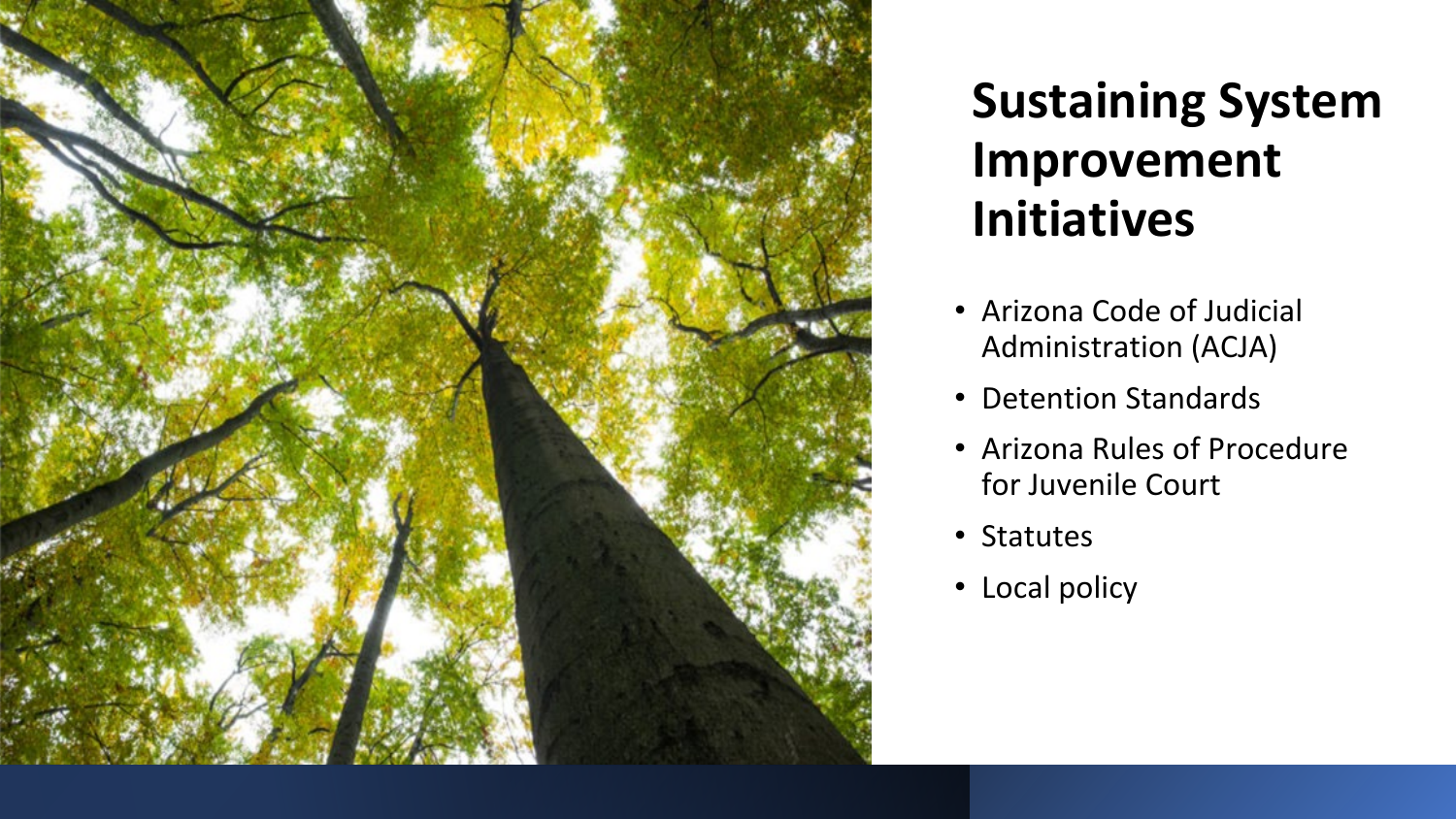#### **Moving Forward**

- Current revamp of **Probation Officer Certification Academy**
- Future revamp of **Juvenile Detention Officer Academy**
- Ongoing **AZYAS** certification and refresher trainings
- Ongoing J**OLTSaz** improvement
- Evaluation of **Matrix** data post first year of implementation
- **JSAB** training for probation officers
- **5-year solicitation** of evidence-based, trauma-informed treatment services and ongoing monitoring of contract compliance
- Implementation of **Fentanyl Awareness Programming** in probation departments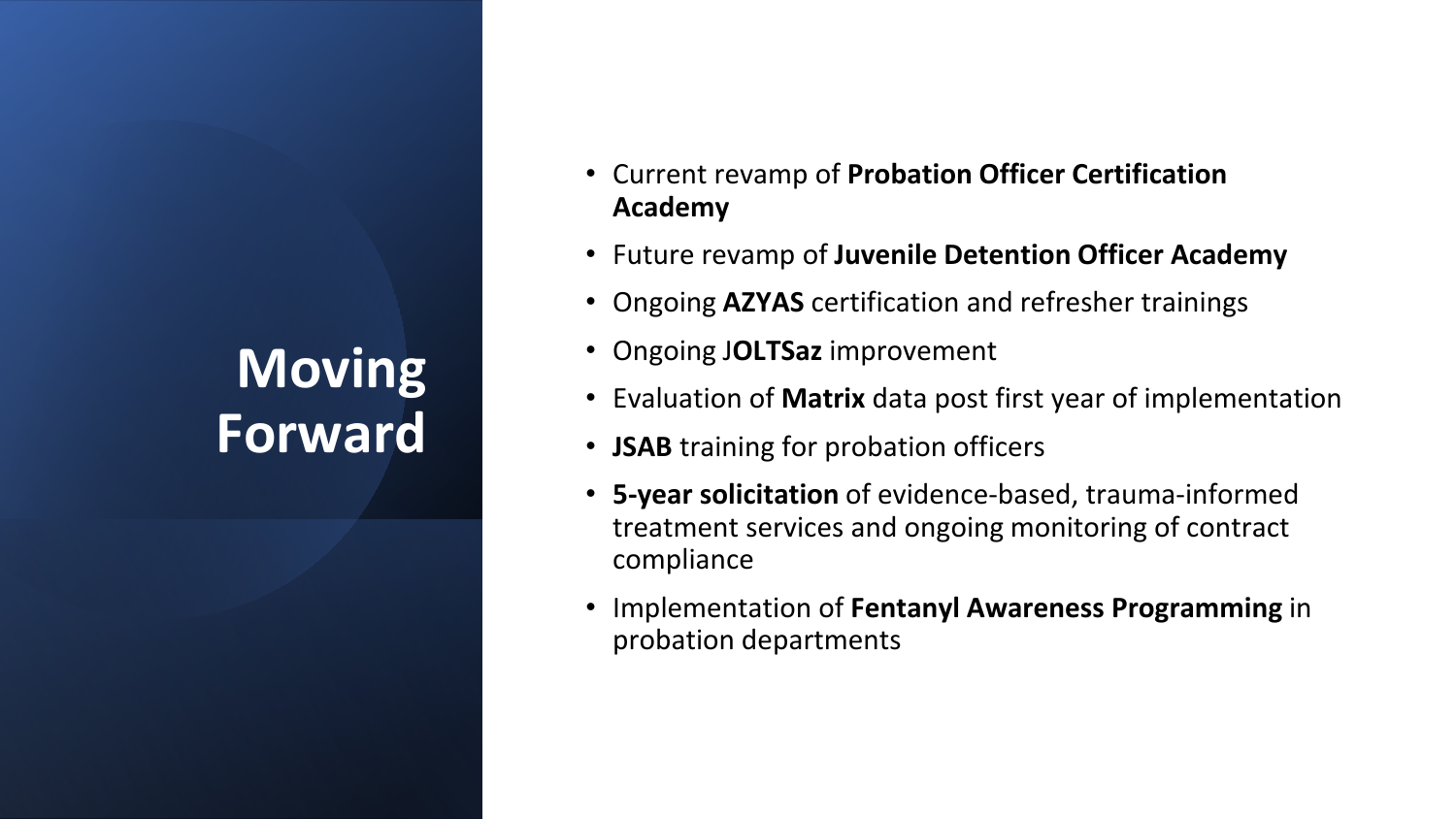#### **Future Juvenile Justice Commission Presentations**?

- Highlights of Rules of Procedure for Juvenile Court revisions
- Youth in Custody
- Overview of JSAB Probation Officer **Training**
- Overview of Fentanyl Awareness Training
- Other topics?